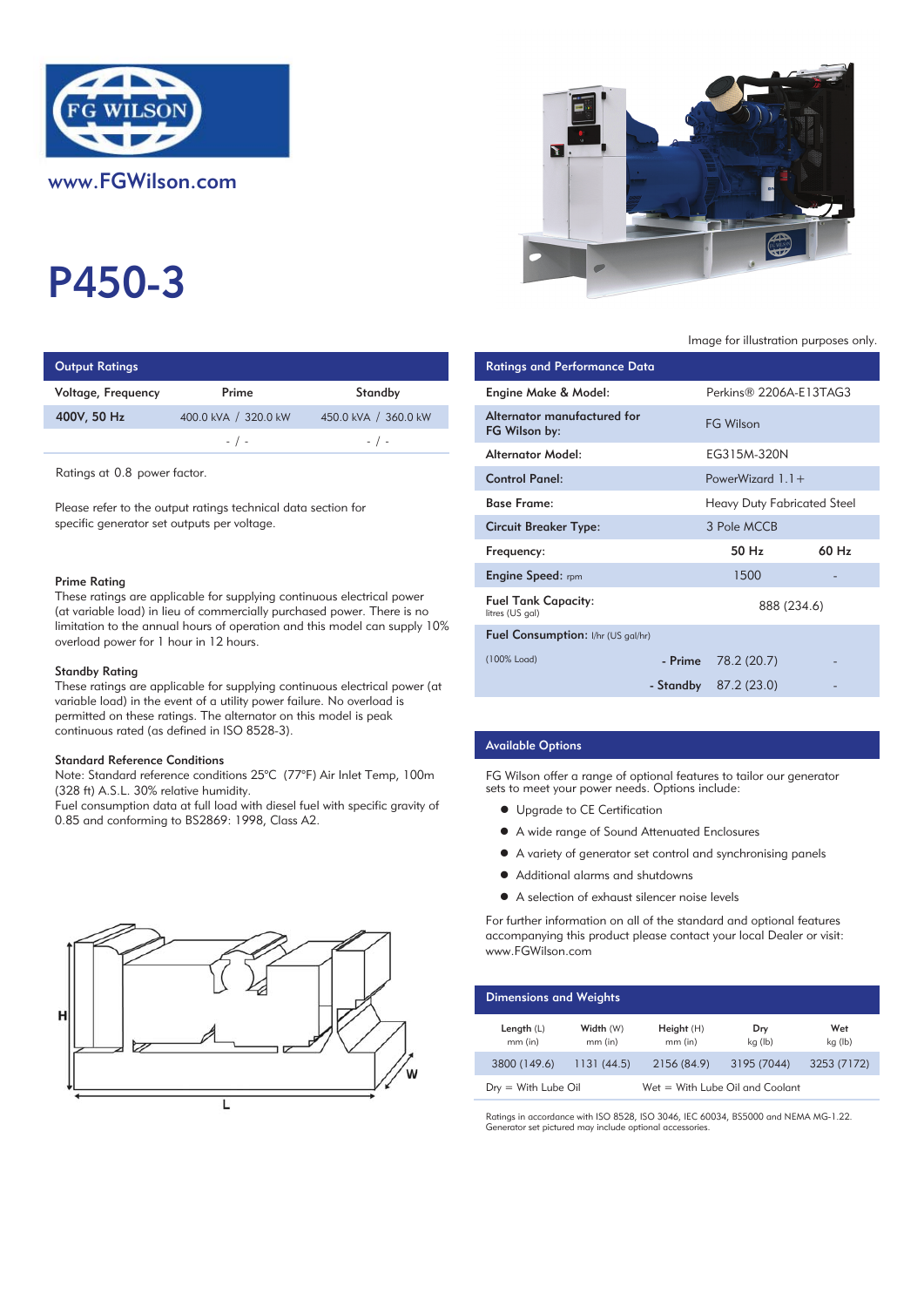| <b>Engine Technical Data</b>                                |                    |                                                 | <b>Air Systems</b>  |
|-------------------------------------------------------------|--------------------|-------------------------------------------------|---------------------|
| No. of Cylinders / Alignment:                               |                    | 6 / In Line                                     | Air Filter Ty       |
| Cycle:                                                      |                    | 4 Stroke                                        | Combustion          |
| Bore / Stroke: mm (in)                                      |                    | 130.0 (5.1)/157.0 (6.2)                         |                     |
| Induction:                                                  |                    | Turbocharged Air To Air<br><b>Charge Cooled</b> | Max. Comb           |
| Cooling Method:                                             |                    | Water                                           | <b>Restriction:</b> |
| <b>Governing Type:</b>                                      |                    | Electronic                                      |                     |
| <b>Governing Class:</b>                                     |                    | ISO 8528 G2                                     |                     |
| <b>Compression Ratio:</b>                                   |                    | 16.3:1                                          | <b>Cooling Sys</b>  |
| Displacement:   (cu. in)                                    |                    | 12.5 (762.8)                                    | <b>Cooling Sys</b>  |
| <b>Moment of Inertia:</b> $kg \, m^2$ (lb/in <sup>2</sup> ) |                    | 2.77 (9465)                                     | Water Pum           |
| <b>Engine Electrical System:</b>                            |                    |                                                 | <b>Heat Reject</b>  |
|                                                             | - Voltage / Ground | 24/Negative                                     |                     |
| - Battery Charger Amps                                      |                    | 70                                              | kW (Btu/min)        |
| Weight: kg (lb)                                             | - Dry              | 1301 (2868)                                     | <b>Heat Radia</b>   |
|                                                             | - Wet              | 1351 (2978)                                     | kW (Btu/min)        |

| <b>Air Systems</b>                                                 | 50 Hz        | 60 Hz |
|--------------------------------------------------------------------|--------------|-------|
| Air Filter Type:                                                   | Non Canister |       |
| <b>Combustion Air Flow:</b> m <sup>3</sup> /min (cfm)              |              |       |
| - Prime                                                            | 24.3 (858)   |       |
| - Standby                                                          | 26.4 (932)   |       |
| Max. Combustion Air Intake<br><b>Restriction:</b> kPa (in $H_2O$ ) | 6.4(25.7)    |       |

| 16.3:1         | <b>Cooling System</b>                                                     | 50 Hz                  | 60 Hz |
|----------------|---------------------------------------------------------------------------|------------------------|-------|
| 12.5 (762.8)   | Cooling System Capacity: I (US gal)                                       | 45.2 (11.9)            |       |
| 2.77 (9465)    | Water Pump Type:                                                          | Centrifugal            |       |
|                | Heat Rejected to Water & Lube Oil:                                        |                        |       |
| 24/Negative    | kW (Btu/min)                                                              | $-$ Prime 127.3 (7239) |       |
| 70             |                                                                           | - Standby 139.9 (7956) |       |
| 1301 (2868)    | <b>Heat Radiation to Room:</b> Heat radiated from engine and alternator   |                        |       |
| 1351 (2978)    | kW (Btu/min)                                                              | - Prime $54.4(3094)$   |       |
|                | - Standby                                                                 | 64.7 (3679)            |       |
|                | Radiator Fan Load: kW (hp)                                                | 14.0(18.8)             |       |
| 60 Hz<br>50 Hz | Radiator Cooling Airflow: m <sup>3</sup> /min (cfm)                       | 398.4 (14069)          |       |
| 1500           | <b>External Restriction to</b><br><b>Cooling Airflow:</b> Pa (in $H_2O$ ) | 125 (0.5)              |       |

Designed to operate in ambient conditions up to 50°C (122°F).

Contact your local FG Wilson Dealer for power ratings at specific site conditions.

| <b>Lubrication System</b>      |                   |
|--------------------------------|-------------------|
| Oil Filter Type:               | Eco, Full Flow    |
| Total Oil Capacity: I (US gal) | 40.0 (10.6)       |
| Oil Pan: $I(US gal)$           | 38.0 (10.0)       |
| Oil Type:                      | API CH4 SAE15W-40 |
| <b>Oil Cooling Method:</b>     | Water             |

| <b>Exhaust System</b>                           | $50$ Hz                | 60 Hz |
|-------------------------------------------------|------------------------|-------|
| Maximum Allowable Back Pressure:<br>kPa (in Hg) | 10.0(3.0)              |       |
| <b>Exhaust Gas Flow:</b> $m^3/m$ in (cfm)       |                        |       |
|                                                 | - Prime 64.6 (2281)    |       |
|                                                 | - Standby $72.5(2560)$ |       |
| Exhaust Gas Temperature: °C (°F)                |                        |       |
|                                                 | - Prime 573 (1063)     |       |
| - Standby                                       | 630 (1166)             |       |
|                                                 |                        |       |

| Prime | Load        | Load        | Load                     | Load       |
|-------|-------------|-------------|--------------------------|------------|
| 50 Hz | 87.2 (23.0) | 78.2 (20.7) | 60.0 (15.9)              | 41.8(11.0) |
| 60 Hz | -           | -           | $\overline{\phantom{0}}$ | -          |
|       |             |             |                          |            |
|       |             | 100%        | 75%                      | 50%        |
|       |             |             |                          |            |

| Standby | Load        | Load                     | Load                     |
|---------|-------------|--------------------------|--------------------------|
| 50 Hz   | 87.2 (23.0) | 66.7 (17.6) 46.4 (12.3)  |                          |
| $60$ Hz | -           | $\overline{\phantom{0}}$ | $\overline{\phantom{0}}$ |

(Based on diesel fuel with a specific gravity of 0.85 and conforming to BS2869,  $(B_0)$ <br>Clo

| Performance                 |           | 50 Hz          | $60$ Hz |
|-----------------------------|-----------|----------------|---------|
| <b>Engine Speed:</b> rpm    |           | 1500           |         |
| Gross Engine Power: kW (hp) |           |                |         |
|                             | - Prime   | 368.4 (494.0)  |         |
|                             | - Standby | 412.5 (553.0)  |         |
| <b>BMEP:</b> kPa (psi)      |           |                |         |
|                             | - Prime   | 2357.0 (341.9) |         |
|                             | - Standby | 2639.0 (382.8) |         |

|                                    | <b>Fuel System</b>       |             |             |                                        |             |  |  |
|------------------------------------|--------------------------|-------------|-------------|----------------------------------------|-------------|--|--|
|                                    | <b>Fuel Filter Type:</b> |             |             | Replaceable Element                    |             |  |  |
| Recommended Fuel:                  |                          |             |             | Class A <sub>2</sub> Diesel or BSEN590 |             |  |  |
| Fuel Consumption: I/hr (US gal/hr) |                          |             |             |                                        |             |  |  |
|                                    |                          | 110%        | 100%        | 75%                                    | 50%         |  |  |
|                                    | Prime                    | Load        | Load        | Load                                   | Load        |  |  |
|                                    | 50 Hz                    | 87.2 (23.0) | 78.2 (20.7) | 60.0 (15.9)                            | 41.8 (11.0) |  |  |
|                                    | $60$ Hz                  |             |             |                                        |             |  |  |
|                                    |                          |             |             |                                        |             |  |  |

| $-111115$ | 2001.00071.77  |   |
|-----------|----------------|---|
| - Standby | 2639.0 (382.8) | - |
|           |                |   |
|           |                |   |
|           |                |   |

|         | ased on diesel fuel with a specific gravity of 0.85 and conforming to BS2869, |  |  |
|---------|-------------------------------------------------------------------------------|--|--|
| ass A2) |                                                                               |  |  |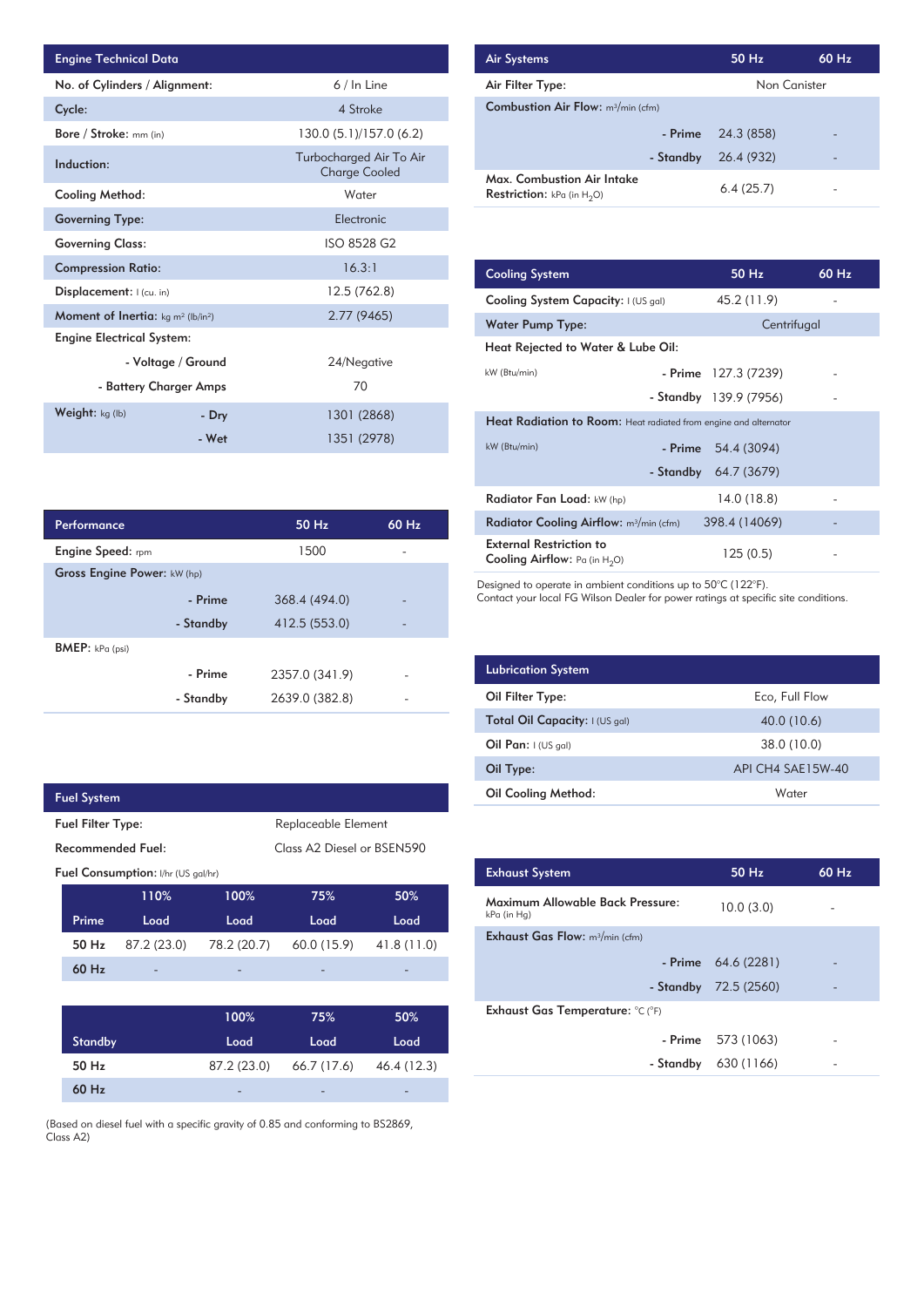| <b>Alternator Physical Data</b> |                |
|---------------------------------|----------------|
| Manufactured for FG Wilson by:  | FG Wilson      |
| Model:                          | EG315M-320N    |
| No. of Bearings:                |                |
| <b>Insulation Class:</b>        | н              |
| <b>Winding Pitch Code:</b>      | $2/3 - R1$     |
| Wires:                          | 12             |
| Ingress Protection Rating:      | IP21           |
| <b>Excitation System:</b>       | <b>SHUNT</b>   |
| <b>AVR Model:</b>               | <b>EVC600i</b> |

| <b>Alternator Operating Data</b>          |             |  |  |  |  |  |  |
|-------------------------------------------|-------------|--|--|--|--|--|--|
| Overspeed: rpm                            | 2250        |  |  |  |  |  |  |
| <b>Voltage Regulation: (Steady state)</b> | $+/-1%$     |  |  |  |  |  |  |
| Wave Form $NEMA = TIF:$                   | 50          |  |  |  |  |  |  |
| Wave Form IEC $=$ THF:                    | 2.0%        |  |  |  |  |  |  |
| <b>Total Harmonic content LL/LN:</b>      | 3.0%        |  |  |  |  |  |  |
| Radio Interference:                       | -           |  |  |  |  |  |  |
| Radiant Heat: kW (Btu/min)                |             |  |  |  |  |  |  |
| $-50$ H <sub>z</sub>                      | 24.9 (1416) |  |  |  |  |  |  |
| $-60$ Hz                                  |             |  |  |  |  |  |  |

| Alternator<br><b>Performance Data:</b> |          | 50 Hz    |          |  |
|----------------------------------------|----------|----------|----------|--|
| Data Item                              | 415/240V | 400/230V | 380/220V |  |
|                                        |          | 230 V    |          |  |
| <b>Motor Starting</b>                  | 973      | 895      | 805      |  |
| Capability* kVA                        |          |          |          |  |
| <b>Short Circuit</b>                   | 300      | 300      | 300      |  |
| Capacity** %                           |          |          |          |  |
| <b>Reactances: Per Unit</b>            |          |          |          |  |
| Xd                                     | 3.084    | 3.320    | 3.494    |  |
| X'd                                    | 0.113    | 0.121    | 0.127    |  |
| $X^{\prime\prime}$ d                   | 0.102    | 0.110    | 0.116    |  |

Reactances shown are applicable to prime ratings.

\*Based on 30% voltage dip at 0.4 power factor and SHUNT excitation.

\*\*With optional permanent magnet generator or AREP excitation.

|          | Output Ratings Technical Data 50 Hz |                        |       |                        |         |     | Output Ratings Technical Data 60 Hz |          |
|----------|-------------------------------------|------------------------|-------|------------------------|---------|-----|-------------------------------------|----------|
| Voltage  | Prime:                              |                        |       | Standby:               | Voltage |     | Prime:                              | Standby: |
|          | kVA                                 | $\mathsf{k}\mathsf{W}$ | kVA   | $\mathsf{k}\mathsf{W}$ |         | kVA | kW                                  | kVA      |
| 415/240V | 400.0                               | 320.0                  | 450.0 | 360.0                  |         |     |                                     |          |
| 400/230V | 400.0                               | 320.0                  | 450.0 | 360.0                  |         |     |                                     |          |
| 380/220V | 380.0                               | 304.0                  | 437.0 | 349.6                  |         |     |                                     |          |
|          |                                     |                        |       |                        |         |     |                                     |          |
|          |                                     |                        |       |                        |         |     |                                     |          |
|          |                                     |                        |       |                        |         |     |                                     |          |
| 230 V    | 400.0                               | 320.0                  | 450.0 | 360.0                  |         |     |                                     |          |
|          |                                     |                        |       |                        |         |     |                                     |          |
|          |                                     |                        |       |                        |         |     |                                     |          |
|          |                                     |                        |       |                        |         |     |                                     |          |
|          |                                     |                        |       |                        |         |     |                                     |          |
|          |                                     |                        |       |                        |         |     |                                     |          |
|          |                                     |                        |       |                        |         |     |                                     |          |